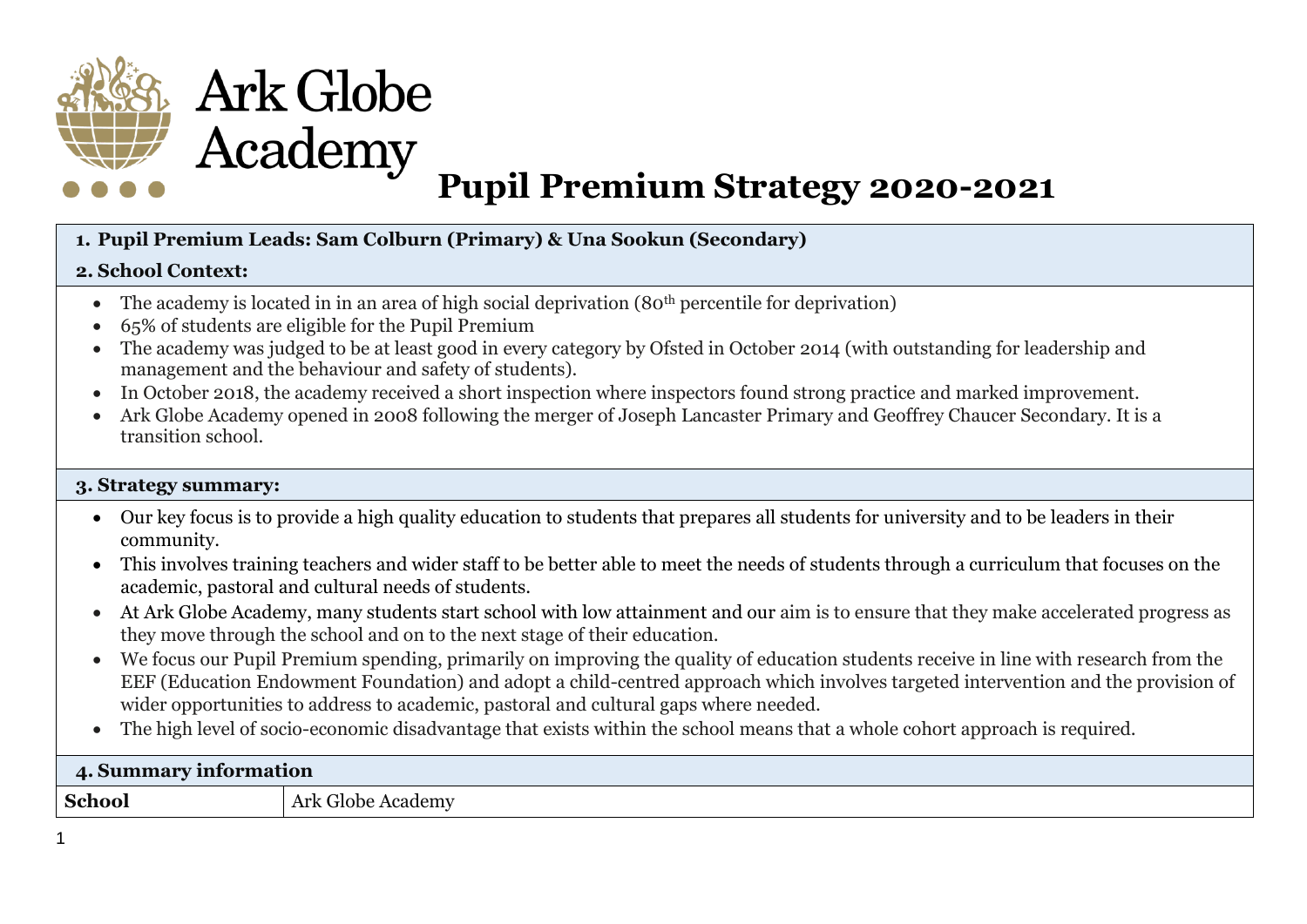| <b>Academic Year</b>                                     | 2020/21  |                                       |                                     |                                      |                                |  |  |
|----------------------------------------------------------|----------|---------------------------------------|-------------------------------------|--------------------------------------|--------------------------------|--|--|
| <b>Total PP Budget</b>                                   | £788,950 | <b>Primary PP Budget</b>              | £277, 070<br>$(E1,345$ per student) | <b>Secondary PP</b><br><b>Budget</b> | £511,880<br>(£955 per student) |  |  |
| <b>Total number of</b><br>students<br>(Reception to Y11) | 1133     | Number of students eligible<br>for PP | 742<br>(65%)                        | <b>Next Review</b>                   | January 2021                   |  |  |

|                | 5. Barriers to future attainment (for pupils eligible for PP) |                                                      |  |  |  |
|----------------|---------------------------------------------------------------|------------------------------------------------------|--|--|--|
|                | <b>Academic barriers</b>                                      |                                                      |  |  |  |
| A.             | Literacy & Oracy                                              |                                                      |  |  |  |
| <b>B.</b>      | Social and cultural awareness                                 |                                                      |  |  |  |
| $\mathbf{C}$ . | Self-regulation                                               |                                                      |  |  |  |
| D.             | Staffing, resources and training                              |                                                      |  |  |  |
|                | <b>Additional barriers</b>                                    |                                                      |  |  |  |
| D.             | Attendance                                                    |                                                      |  |  |  |
| E.             | Home life                                                     |                                                      |  |  |  |
| F.             | Community engagement with school life                         |                                                      |  |  |  |
| G.             | Community issues                                              |                                                      |  |  |  |
|                | 6. Intended outcomes                                          | <b>Success criteria</b>                              |  |  |  |
| A.             | An increase in the progress and attainment of PP students     | Outcomes to be above national average at all phases. |  |  |  |
| <b>B.</b>      | High level of attendance for PP students                      | At least 96% attendance for PP students              |  |  |  |
| $\mathbf{C}$ . | Participation and engagement in school life                   | 100% of PP students engaged in enrichment activities |  |  |  |

| 7. Review of expenditure 2019-2020 |  |
|------------------------------------|--|
| i. Quality of teaching for all     |  |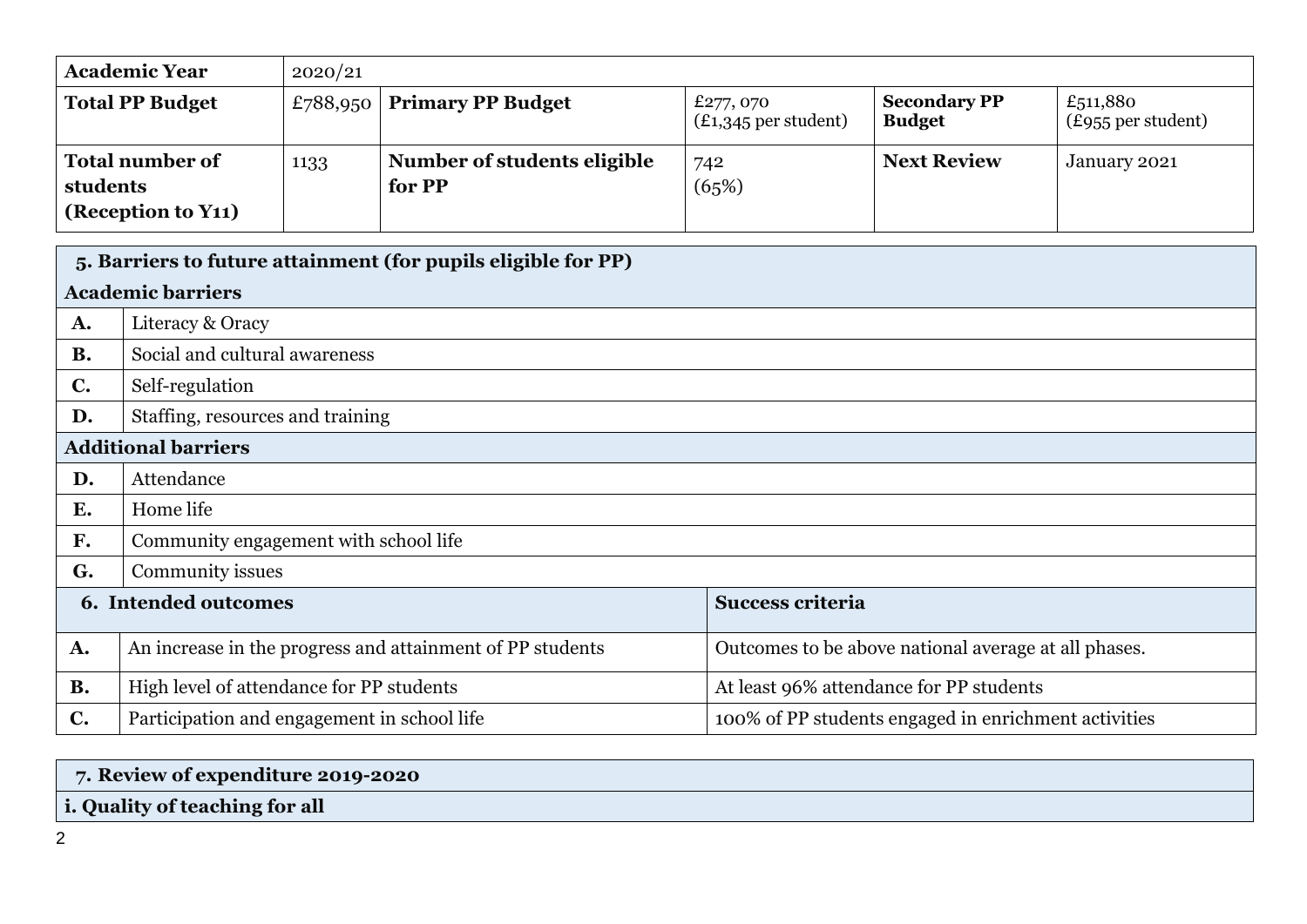| <b>Intended</b><br>outcome                                       | <b>Action</b>                                                                                                                               | <b>Impact:</b> Did you meet the success<br>criteria? (Include impact on pupils not<br>eligible for PP, if appropriate). | <b>Lessons learned</b><br>(and whether you will continue with this<br>approach)                                                                                                                                                                                                                         | <b>Cost</b> |
|------------------------------------------------------------------|---------------------------------------------------------------------------------------------------------------------------------------------|-------------------------------------------------------------------------------------------------------------------------|---------------------------------------------------------------------------------------------------------------------------------------------------------------------------------------------------------------------------------------------------------------------------------------------------------|-------------|
| Reduce pupil-<br>teacher ratio                                   | <b>Employment of</b><br>additional and<br>specialist<br>teachers to<br>reduce class<br>sizes for<br>students with<br>more complex<br>needs. | LPA students make the most progress.                                                                                    | Training of all teachers needs to take place<br>around meeting the academic needs of<br>students with more complex needs. ('We<br>are all teachers of inclusion')<br>The lockdown period also showed that<br>greater support is needed in ensuring<br>students are able to access materials at<br>home. | £60 000     |
| Assure internal<br>data and identify<br>gaps in pupil<br>groups. | <b>External testing</b>                                                                                                                     | Key gaps in provision are known                                                                                         | Teachers and leaders need to use reading<br>age and GL assessment data more widely<br>when considering the needs of students.                                                                                                                                                                           | £10 000     |
| Close the<br>provision gap                                       | Intervention in<br>holiday and<br>after school.                                                                                             | PP students made positive progress.                                                                                     | Greater quality assurance needed of<br>external providers and holiday<br>intervention.                                                                                                                                                                                                                  | £50 000     |
| A high quality<br>curriculum is<br>available to<br>students      | External<br>curriculum<br>resources and<br>programmes.                                                                                      | Strong outcomes for all key stages                                                                                      | Although 'bought in' curriculums and<br>resources are high quality, teachers needs<br>to take ownership of these and adapt<br>accordingly. Lesson design remains a<br>priority.                                                                                                                         | £78 000     |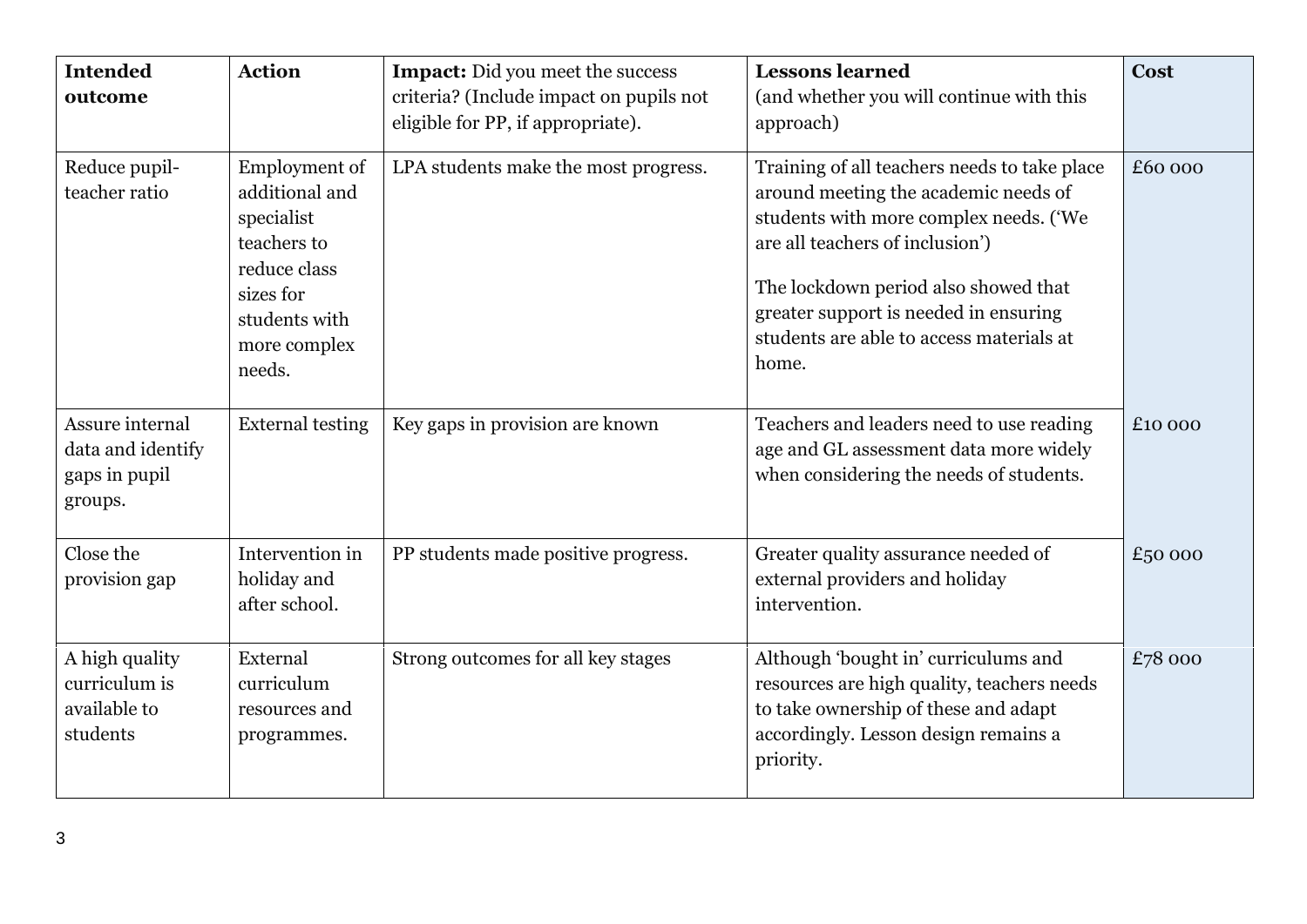|                                                                  |                                                                                                 |                                                                                                                                                                                                                                                                    | Alternative curriculum programmes are<br>needed for those with acute access needs.                                                                                                                                                                          |             |
|------------------------------------------------------------------|-------------------------------------------------------------------------------------------------|--------------------------------------------------------------------------------------------------------------------------------------------------------------------------------------------------------------------------------------------------------------------|-------------------------------------------------------------------------------------------------------------------------------------------------------------------------------------------------------------------------------------------------------------|-------------|
| i. Targeted support                                              |                                                                                                 |                                                                                                                                                                                                                                                                    |                                                                                                                                                                                                                                                             |             |
| <b>Intended</b><br>outcome                                       | <b>Action</b>                                                                                   | <b>Impact:</b> Did you meet the success<br>criteria? (Include impact on pupils not<br>eligible for PP, if appropriate).                                                                                                                                            | <b>Lessons learned</b><br>(and whether you will continue with this<br>approach)                                                                                                                                                                             | Cost        |
| Provision for<br>students with<br>complex needs                  | Alternative and<br>additional<br>provision is in<br>place, as well as<br>specialist<br>services | More inclusive school environment.<br>Improvement in student wellbeing.<br>Increased attendance.<br>Reduction in exclusion figure.                                                                                                                                 | With the reduction in services outside of<br>school, there continues to be a need to<br>review what the school can provide<br>internally.                                                                                                                   | £215 000    |
| ii. Other approaches                                             |                                                                                                 |                                                                                                                                                                                                                                                                    |                                                                                                                                                                                                                                                             |             |
| <b>Intended</b><br>outcome                                       | <b>Action</b>                                                                                   | <b>Impact:</b> Did you meet the success<br>criteria? (Include impact on pupils not<br>eligible for PP, if appropriate).                                                                                                                                            | <b>Lessons learned</b><br>(and whether you will continue with this<br>approach)                                                                                                                                                                             | <b>Cost</b> |
| Provision of<br>enrichment and<br>extra-curricular<br>activities | Extended<br>schools<br>programme<br>Enrichment<br>Curriculum                                    | There is an extra-curricular programme<br>in place for the academy.<br>All student in the secondary participated<br>in Enrichment Days focused on culture,<br>careers and community.<br>In the Primary, all students participate in<br>weekly enrichment sessions. | The provision of enrichment and extra-<br>curricular activities is something we will<br>continue to build.<br>The tracking of involvement of students<br>involved in non-compulsory<br>enrichment/extra-curricular activities<br>needs to be more thorough. | £62,500     |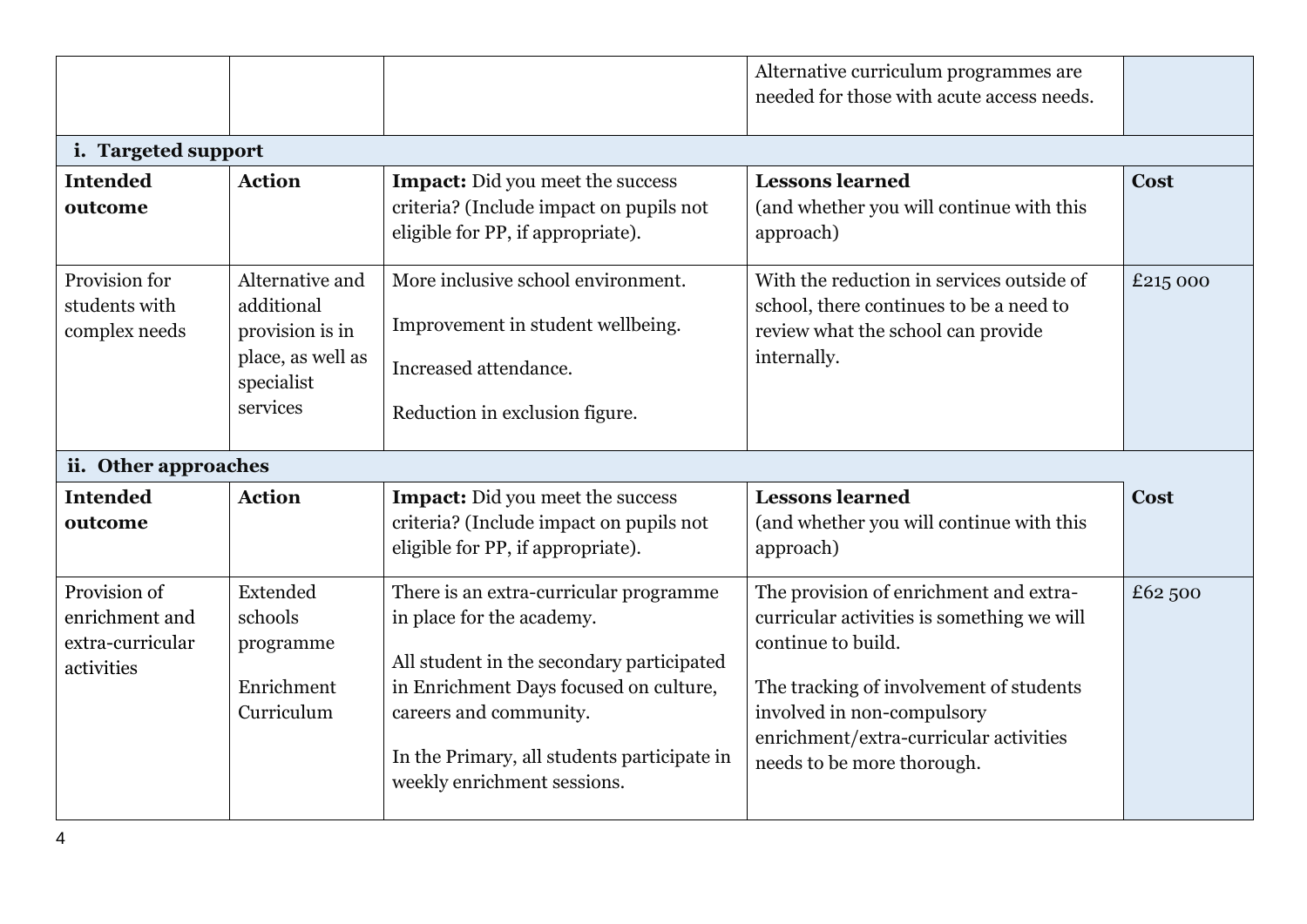|                                                                        |                                                                                                                                                                                                                                                     | visited a university.            | By the end of KS3 all students have                                                                                                                                                                                                                                                                                                       |                                                      | A provision map, detailing the experience<br>we guarantee all students needs to be<br>implemented so that we can guarantee<br>parity between students. |                    |                         |  |
|------------------------------------------------------------------------|-----------------------------------------------------------------------------------------------------------------------------------------------------------------------------------------------------------------------------------------------------|----------------------------------|-------------------------------------------------------------------------------------------------------------------------------------------------------------------------------------------------------------------------------------------------------------------------------------------------------------------------------------------|------------------------------------------------------|--------------------------------------------------------------------------------------------------------------------------------------------------------|--------------------|-------------------------|--|
| Recognition and<br>encouragement of<br>participation in<br>school life | Awards and<br><b>Trips</b>                                                                                                                                                                                                                          | number did occur.<br>recognised. | The celebration of student achievements<br>There were a number of trips planned for<br>the school year and prior to lockdown a<br>and use of rewards is an essential feature of<br>the school culture.<br>Tracking of rewards needs to be more<br>Attainment in subjects and achievements<br>outside of the classroom are also<br>robust. |                                                      |                                                                                                                                                        |                    |                         |  |
| 8. Planned expenditure                                                 |                                                                                                                                                                                                                                                     |                                  |                                                                                                                                                                                                                                                                                                                                           |                                                      |                                                                                                                                                        |                    |                         |  |
| Academic year 2020/21                                                  |                                                                                                                                                                                                                                                     |                                  |                                                                                                                                                                                                                                                                                                                                           |                                                      |                                                                                                                                                        |                    |                         |  |
| i. Quality of teaching for all                                         |                                                                                                                                                                                                                                                     |                                  |                                                                                                                                                                                                                                                                                                                                           |                                                      |                                                                                                                                                        |                    |                         |  |
| <b>Intended</b><br>outcome                                             | <b>Action</b>                                                                                                                                                                                                                                       |                                  | What is the<br>evidence and                                                                                                                                                                                                                                                                                                               |                                                      | How will you ensure it is<br>implemented well?                                                                                                         | <b>Staff lead</b>  | When will you<br>review |  |
| Improve outcomes<br>across all phases                                  | <b>Implement Great Teacher</b><br>Rubric to ensure consistency<br>in approach to evaluation<br>and well-informed CPD.<br>Key staff to be coached.<br>Invest in quality training for<br>coaches to increase the<br>impact and consistency of<br>GTR. |                                  | <b>EEF</b> research shows<br>that the most<br>important factor<br>which affects<br>academic outcomes<br>is the quality of<br>teaching they<br>receive, particularly<br>for students from                                                                                                                                                  | evaluations.<br>LWs.<br>assessment.<br>Data analysis | Moderation of teacher<br>Paired observations and<br>Robust and rigorous                                                                                | LMA/USO<br>SMC/SCO | Ongoing                 |  |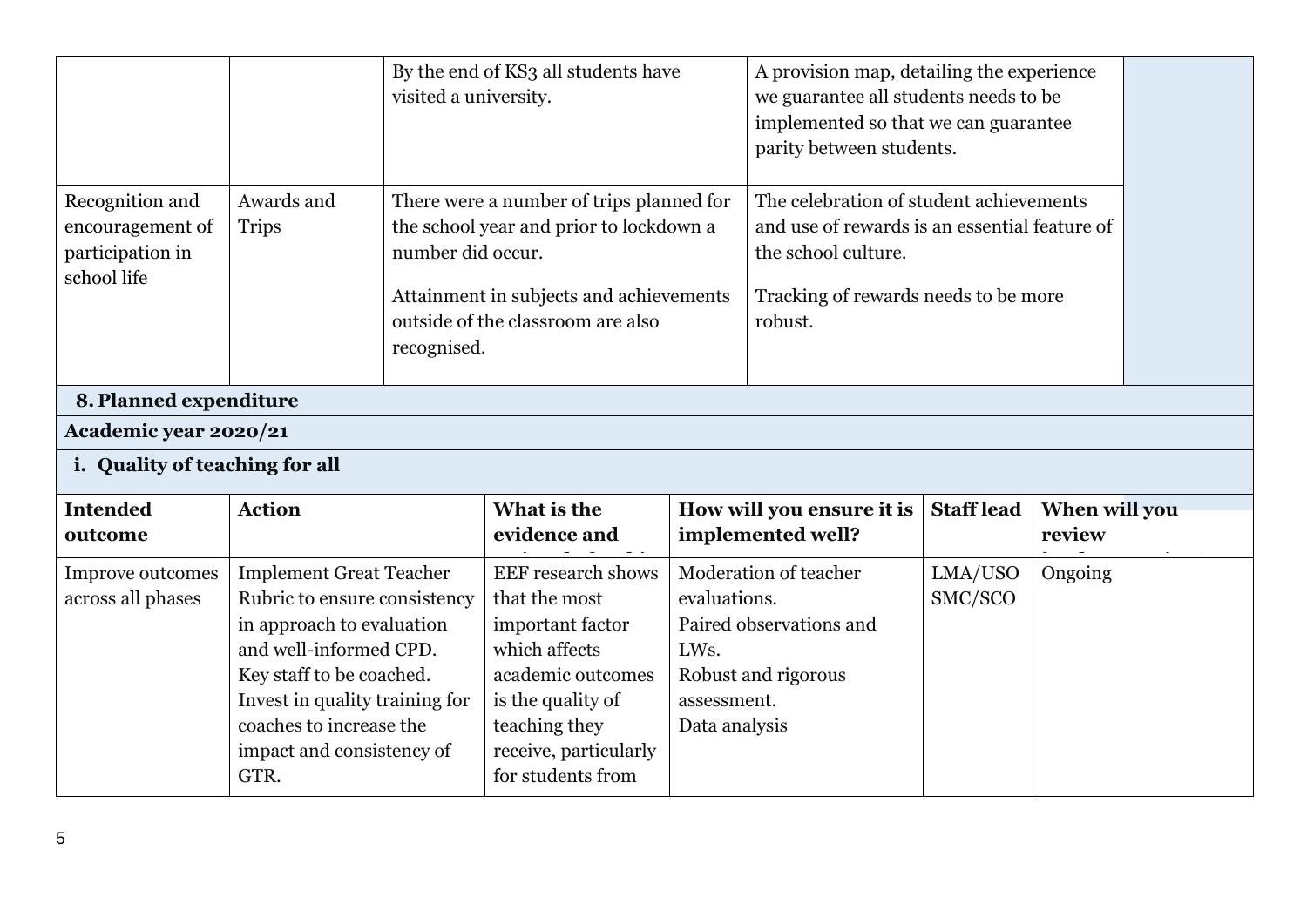|                                                                                                              | High quality CPD<br>throughout the academic<br>year.<br>Exam board training for<br>teachers new to KS4.                                                                                         | disadvantaged<br>backgrounds.                                                                                                                                                                                                          |                                                                                                                             |             |       |
|--------------------------------------------------------------------------------------------------------------|-------------------------------------------------------------------------------------------------------------------------------------------------------------------------------------------------|----------------------------------------------------------------------------------------------------------------------------------------------------------------------------------------------------------------------------------------|-----------------------------------------------------------------------------------------------------------------------------|-------------|-------|
| Reduce pupil-<br>teacher ratio and<br>skill-up teachers<br>to meet the needs<br>of more complex<br>students. | <b>Employment of additional</b><br>and specialist teachers and<br>co-teachers to reduce class<br>sizes for students with more<br>complex needs and provide<br>additional literacy/<br>numeracy. | Our model of<br>having smaller<br>classes for those<br>with low-prior data<br>has led to strong<br>outcomes for<br>students. However,<br>there is a provision<br>gap for SEND<br>students.<br>Strong progress in<br>English and Maths. | Learning Walks<br><b>SOL Audit</b><br><b>Pupil Voice</b><br>CPD around meeting the<br>needs of those with<br><b>AEN/SEN</b> | LMA/WW<br>H | 01/21 |
| Provide additional<br>teaching and<br>intervention where<br>there are gaps in<br>attainment.                 | Holiday Intervention, in<br>school intervention<br>(including numeracy and<br>literacy) and after school<br>sessions.                                                                           | Strong outcomes in<br>subjects and<br>historically positive<br>impact of<br>intervention.                                                                                                                                              | Data analysis<br>Quality assurance of<br>intervention                                                                       | <b>MSI</b>  | 01/21 |
| A high quality<br>curriculum is<br>available to<br>students                                                  | <b>External curriculum</b><br>resources and programmes.                                                                                                                                         | Strong outcomes for<br>all key stages                                                                                                                                                                                                  | Data analysis<br><b>Learning Walks</b><br>Curriculum Audit                                                                  | <b>USO</b>  | 01/21 |